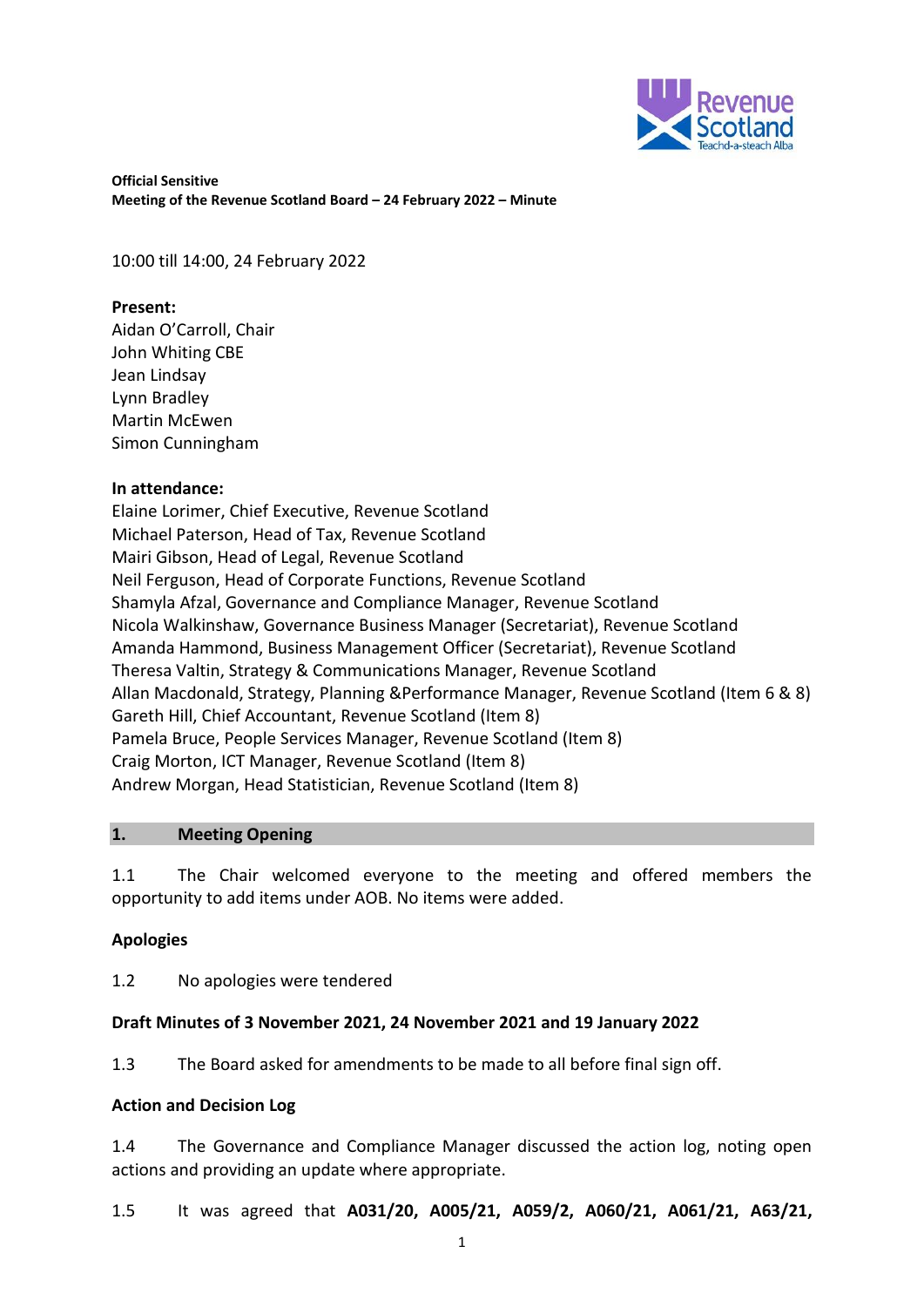

**A64/21, A65/21, A66/21, A67/21, A68/21, A69/21, A70/21, A75/21, A76/21, A77/21, A78/21, A80/21, A81/21** actions should close, however **A031/21**, proposed close was to remain open.

1.6 Updates were provided on all open actions and it was agreed that actions were to remain open, **AO54/21 and AO79/21** were to close, **AO72/AO73** were to merge.

## **New Declarations of Interest**

1.7 There were no new declarations of interest noted.

**Action –** Amendments are required to the draft minutes of 3 November 2021, 24 November 2021 and 19 January 2022 as discussed. Revised drafts to be circulated for final sign off.

**Action –** Revise the way that minutes are captured and the level of detail included within the minutes.

**Action –** Secretariat to amend the action log as agreed.

## **2. Chair Update**

2.1 The Chair provided an update on Board recruitment confirming that we had received a healthy response to the recruitment exercise. Interviews have now taken place and recommendations on appointment of the new Board members are being submitted to Scottish Ministers for approval.

2.2 The Chair highlighted the high calibre of candidates who applied to join the Board.

## **3. Staffing and Equalities Committee (SEC) Update** (Oral)

3.1 The Chair of SEC updated the Board following the Committee meeting on 8 February 2022.

3.2 The Staff Survey results were discussed and there had been great improvement in the results, reflecting the hard work of the Chief Executive and the Team.

3.3 A further update was provided on Health and Safety showing good progress, with visits to landfill sites still a high area of risk. A decision made by the Chief Executive to suspend visits to the sites until a competent person is in place was agreed to be the correct one.

3.4 Discussion followed regarding the Staff Survey results. The Chief Executive confirmed that the headline results had been shared with the Board in December 2021 within the CEO update paper.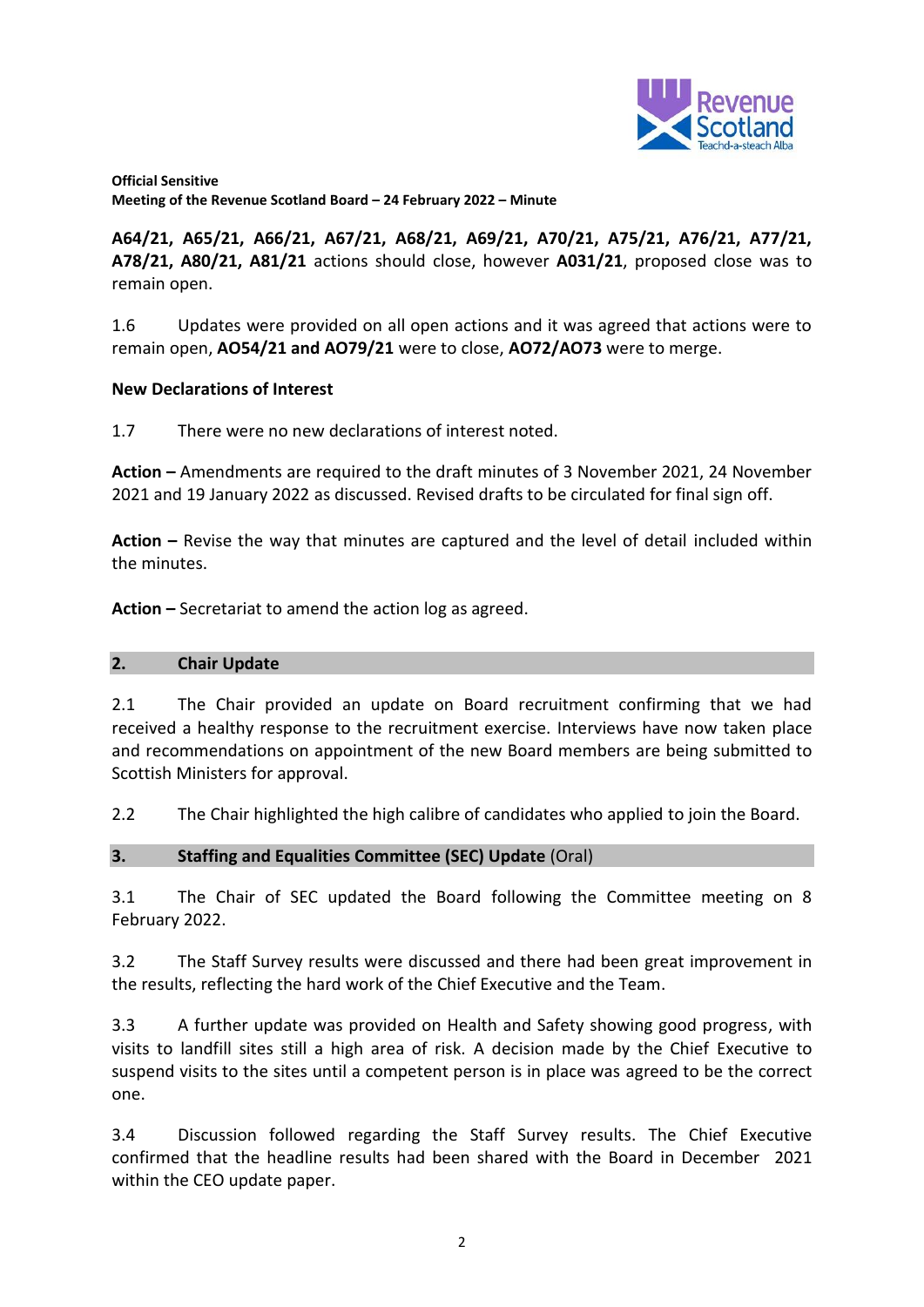

3.5 In terms of equalities, Revenue Scotland are on track to publish its progress report at the end of April 2022. SEC endorsed a proposal to develop an Equalities Strategy.

**Action –** People Strategy Update to be provided at 18 May Board meeting reflecting on; experiences of returning to the office; priorities for 2022-23; and how the Board can support any of the actions outlined.

#### **4. Chief Executive Report**

4.1 The Chief Executive opened this item and highlighted the following:

- Spending Review deadline of Friday 4 March to put forward any proposals for Public Service reform; and
- Staff Survey Report Since the last SEC meeting, results have been published for the whole Civil Service (101 organisations) and highlighted that a breakdown of the results and where RS ranked was available within the CEO report.

4.2 Discussion then focused around hybrid working. The Chief Executive informed the Board that progress was being made with the Glasgow Hub and preparing Victoria Quay for staff returning to the office.

**Decision -** The Board endorsed the Chief Executive report and were satisfied that the report provides sufficient information on other issues not covered elsewhere on the agenda.

## **5. Capital Investment Board**

5.1 The Head of Corporate Functions introduced this item as the final element of the LEAP programme which ran from 2018-2019 to deliver the tax system ('SETS2'). An outstanding action was a benefits realisation exercise to be conducted after the programme closed in July 2019.

5.2 The Gateway Review 5 exercise conducted in December 2021 has provided a series of recommendations for the programme to deliver improvement to the SETS2 system and the procurement of replacement contact management and finance systems.

5.3 Establishing the Programme Board for this will provide more visibility on improvements to the systems; where we spend our money and ensuring the right reporting mechanisms are in place.

**Decision –** The Board approved the proposals in the paper and offered support to the programme when the new Board members join the Board in May 2022.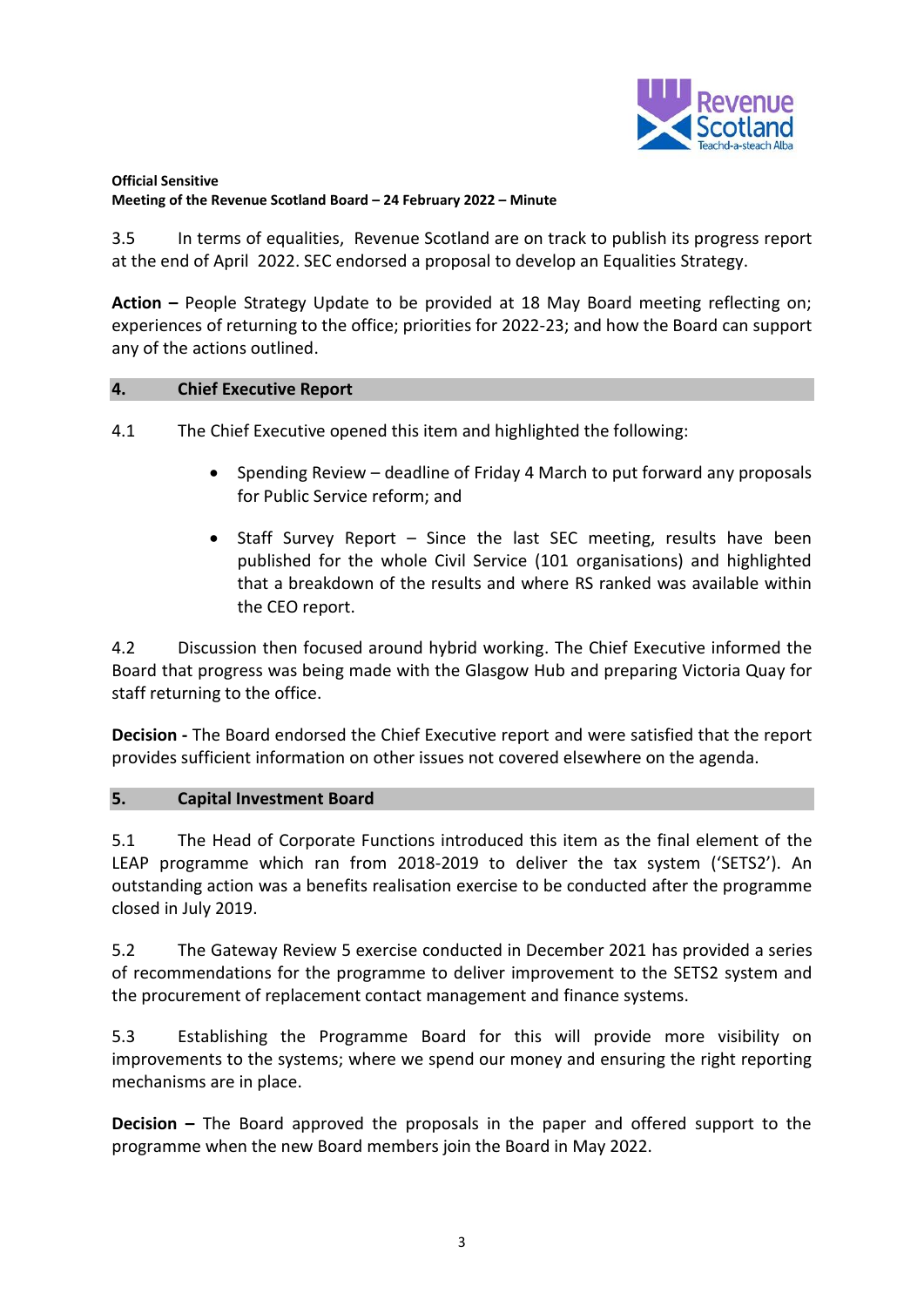

## **6. Strategy Update**

6.1 Allan Macdonald provided an update following the Board Strategy session that took place on 19<sup>th</sup> January by going through the proposed short and medium term activities in each of the priority areas identified by the Board.

6.2 The update was well received by Board members and they agreed it helped capture the priorities for the coming years with realistic timescales and summarised the direction the organisation was heading in.

6.3 Additional feedback from the Board included the consideration of promoting environmental taxes, referring to Environmental, Social and Governance taxes and increasing engagement in this area, and being an exemplar; ensuring Equality and Diversity is embedded throughout and emphasising health and safety more clearly.

6.4 In summing up, the Chair highlighted the importance of engaging and influencing, the important role the Board has in this and that this document helps set out the organisational narrative beyond the 3 year horizon of the current Corporate Plan.

**Action** – Revenue Scotland Business Plan to be bought to the next Board meeting on 18 May incorporating actions to deliver on the corporate plan and longer strategic aims.

## **7. RS Scheme of Internal Delegation (SOID)**

7.1 The Head of Corporate Functions set out the rationale for bringing this paper back to the Board and explained the revisions made to the document were to demonstrate how the respective roles of the Board and the Accountable Officer interact.

7.2 The Chair asked Board members to provide feedback and proposed referring this to the ARC to consider in more detail so that assurance could be provided that there was clarity as to where the responsibilities of the Board and AO meet and where they should remain separate.

7.3 The Board agreed to this proposal.

**Decision -** The SOID be referred to the ARC to bring back any recommendations for change to the May Board meeting.

# **8. Quarter 3 Performance Report**

8.1 The Strategy, Planning & Performance Manager introduced this item, supported by the Head Statistician, Chief Accountant, the Head of ICT and the Head of People Services confirming that the status was unchanged for all KPIs from Q2 with most on track.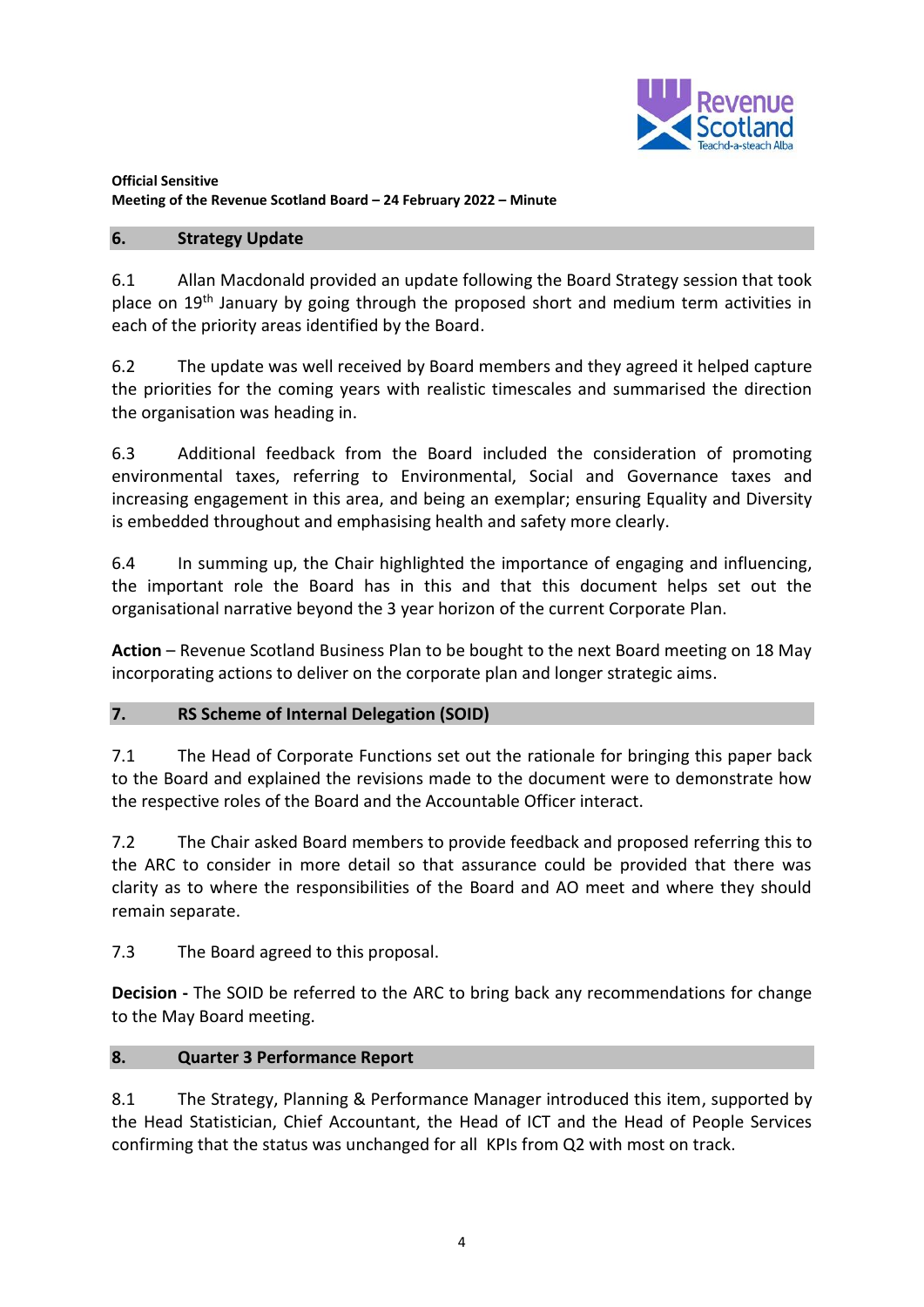

8.2 The Head Statistician confirmed that the number of transactions, compared to January 2021 were down by 3% but revenue was up by over £18m (45%). For SLFT, Q3 data was not yet available.

8.3 The level of debt has reduced from £8.7 million to £6.2 million at the end of December 2021.

8.4 The Head of People Services confirmed that KPI 5, is currently amber in relation to the number of learning hours completed per employee. Target is 30 hours per employee however, the current number of reported hours of learning is on average 30.5 per team. It was expected that this would improve over the last quarter as staff update their L&D records.

8.5 The Chief Accountant informed the Board that underspend is likely to be higher than shown in the report following the recent identification of additional VAT recoveries. The final outturn is also dependent on the outcome of tribunal cases.

**Decision –** The Board were satisfied with the Q3 2021-22 Performance Report.

## **9. Quarterly Tax and Legal report**

9.1 The Heads of Tax and Legal introduced this paper.

9.2 John Whiting noted that the Tax and Assurance Group had been in operation for some time and suggested it would be beneficial for the Board to have a deep dive into the workings of the group to provide assurance.

9.3 After discussion, it was agreed that the Chair of the ARC raise the matter with Internal Audit to explore the possibilities of the review of the workings of the TAG being included more explicitly in the audit that was planned on litigation management.

9.4 The Chief Executive agreed to take this into account in setting the terms of reference for the audit.

9.5 The Board members welcomed the graphs to illustrate trends in litigation cases provided by Head of Legal. Further development of these will take place, with additional explanation, and SLT will explore the option of including them in the data pack.

**Action –** The Chair of the ARC and the CEO to speak to Internal Audit to bring the work of the TAG into the scope of the planned audit of litigation management.

**Action**- Head of Legal to revise the format of the report in line with Board feedback.

**Decision –** The Board were satisfied that the tax compliance function is being carried out in accordance with the Revenue Scotland Scheme of Internal Delegation.